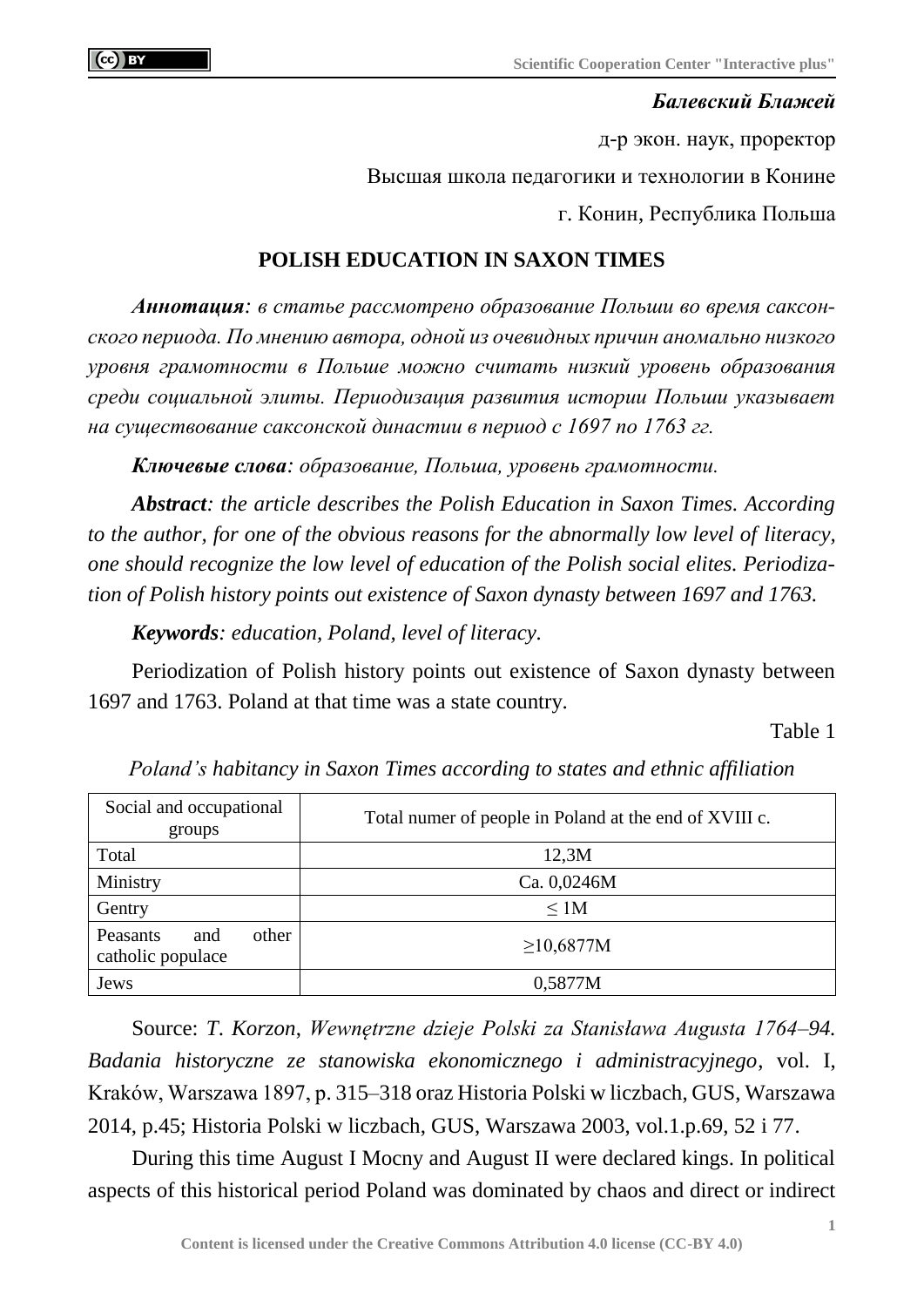being in war. Saxon political entropy had a real reflection on contemporary Polish education.

Development gap, in this area of life, was not however the only result of low Saxons' competences, but had its roots significantly earlier.

Essential symptom of very low level of development of Polish education in the latter part of XVII c. and first half of XVIII c. was a percentage rate of illiteracy.

Table 2

| Social and occupational<br>groups | Poland XVIII/IXX c. |              | England 1580–1700 |              |
|-----------------------------------|---------------------|--------------|-------------------|--------------|
|                                   | Men $(\%)$          | Women $(\%)$ | Men $(\%)$        | Women $(\%)$ |
| Ministry                          | 5                   | 20           | 0                 | 10           |
| <b>Wealthy Gentry</b>             | 10                  | 30           | 0                 | 10           |
| <b>Indigent Gentry</b>            | Lack of data        |              |                   |              |
| <b>Merchants</b>                  |                     |              | 0                 | 10           |
| Commonalty and town<br>craftsmen  | 85                  | 93           | 14                | 33           |
| Manufacturies' workers            |                     |              | 37                | 52           |
| Peasants                          | 99                  | 100          | 27                | 73           |
| Rural craftsmen                   |                     |              | 56                | 68           |
| Mercenary workers                 |                     |              | 73                | 100          |

Illiteracy in Poland and England of the Baroque period and the beginnings of the Enlightenment

Source:. Mitch, *Education and skill of the British labour force*, w: *The Cambridge Economic History of Modern Britain*, vol. I: *Industrialisation,1700–1860*, red. R. Floud, P. Johnson, Cambridge 2008, p. 355; W. Urban, *Sztuka pisania w województwie krakowskim w XVII i XVIII wieku*, w: «Przegląd Historyczny», vol. LXXV, z. 1, Warszawa 1984, p. 60, 78 i 79; A. Wyczański, *Oświata a pozycja społeczna w Polsce XVI stulecia. Próba oceny umiejętności pisania szlachty województwa krakowskiego w drugiej połowie XVI w.*, w: «Społeczeństwo staropolskie», red. A. Wyczański, vol. I, Warszawa 1976, p. 46 i 47.

**2 https://interactive-plus.ru** The data presented in the tabular table: Illiteracy in Poland and England of the Baroque period and the beginnings of the Enlightenment, generated on the basis of the results of research carried out by representatives of Polish and English science, point to the shocking fact of illiteracy among almost 100% out of over 10.5 million. people from the lowest Polish social strata, with a three times lower level of illiteracy among the then English populace and urban workers. The analysis of the results of the above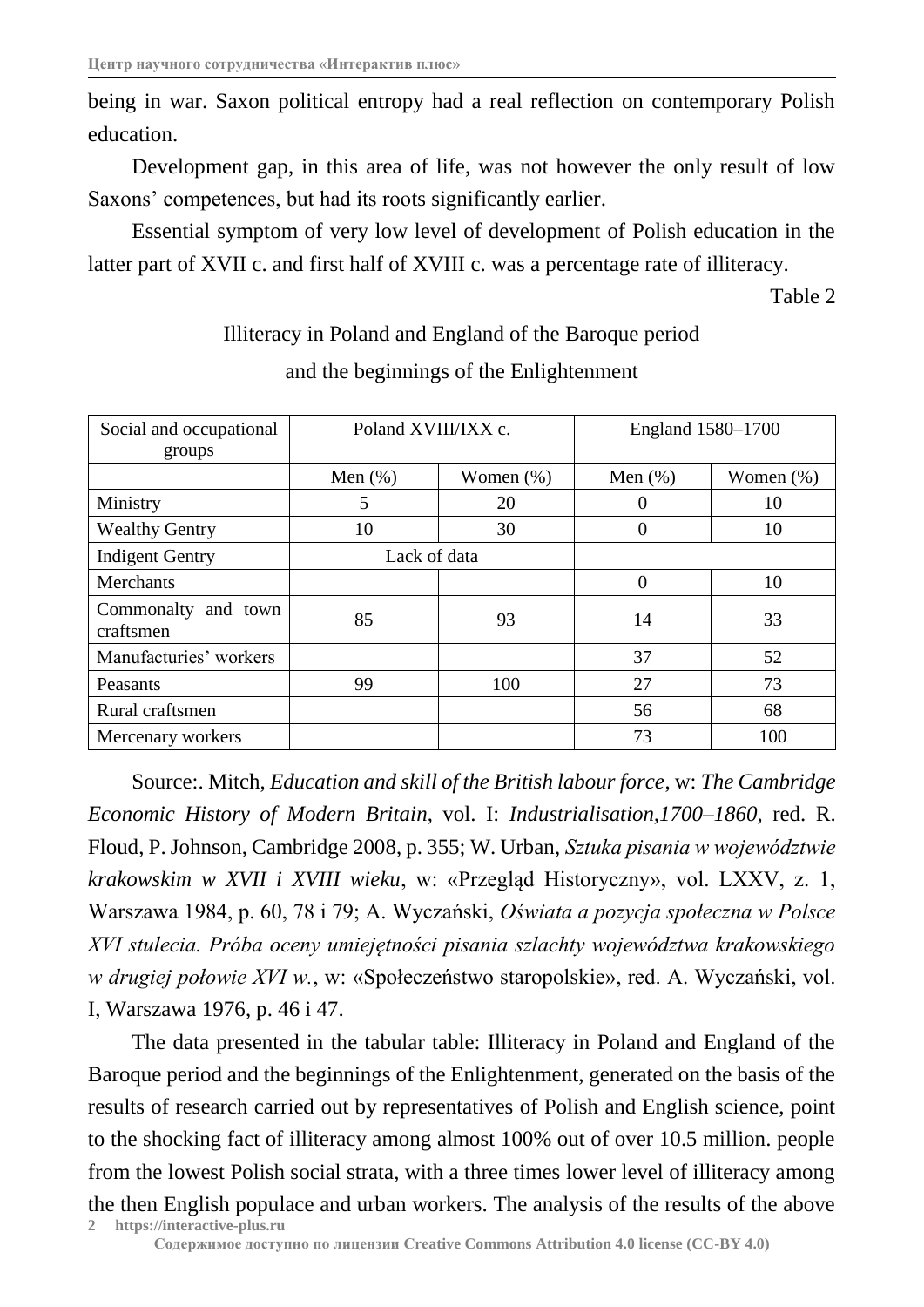mentioned research also allows to notice the fact that in England social layers that do not exist in the same period in Poland were generated. Among the representatives of those free of feudal serenity subjected to the JKM of England were people whose illiteracy did not limit them in further development. Although their percentage was not the highest (63% of men working as workers of manufactures and 44% of men being rural craftsmen), on them, permanently developing, thanks to mastering the «art of reading and writing», later industrial development of England was based.

For one of the obvious reasons for the abnormally low level of literacy in Saxon Poland, one should recognize the low level of education of the Polish social elites during that time.

Table 3

| Years         | Total in absolute<br>numbers | Total with a<br>degree in absolute<br>numbers |      | Percentage<br>without a<br>degree |
|---------------|------------------------------|-----------------------------------------------|------|-----------------------------------|
| 1706–1735     | 64                           | 29                                            | 45,3 | 54,7                              |
| $1736 - 1765$ | 53                           |                                               | 66   | 34                                |

*Scientific degrees of Polish bishops in the years 1706–1765*

Source: W. Muller, *Diecezje w okresie potrydenckim,* w: *Kościół w Polsce. Studia nad historią Kościoła katolickiego w Polsce,* red. by.. J. Kłoczowski, vol II: *Wieki XVI-XVIII,* Kraków 1969, p. 168.

What in connection with the occurrence of illiteracy amongst the most popular educators – as they were and continue to be – the parish priests and almost full illiteracy of the contemporary Polish women of the so-called «third state», contributed to perpetuation of aversion towards education understood in a different way than the socalled tradition passed along from generation to generation.

The above-described unfavorable phenomenon is not corrected even by the education of contemporary Polish students of Krakow, Zamosc or Vilnius, so gladly indicated in the course of modern science in Polish schools.

Table 4

| Years         | Total | Annual average |
|---------------|-------|----------------|
| $1721 - 1726$ | 1240  | 248            |
| 1726-1731     | 808   | 162            |
| $1731 - 1736$ | 588   | 118            |
| 1736-1741     | 845   | 169            |
| $1741 - 1746$ | 959   | 192            |

*Admissions for the University of Cracow in the years 1721*–*1761*

**Content is licensed under the Creative Commons Attribution 4.0 license (CC-BY 4.0)**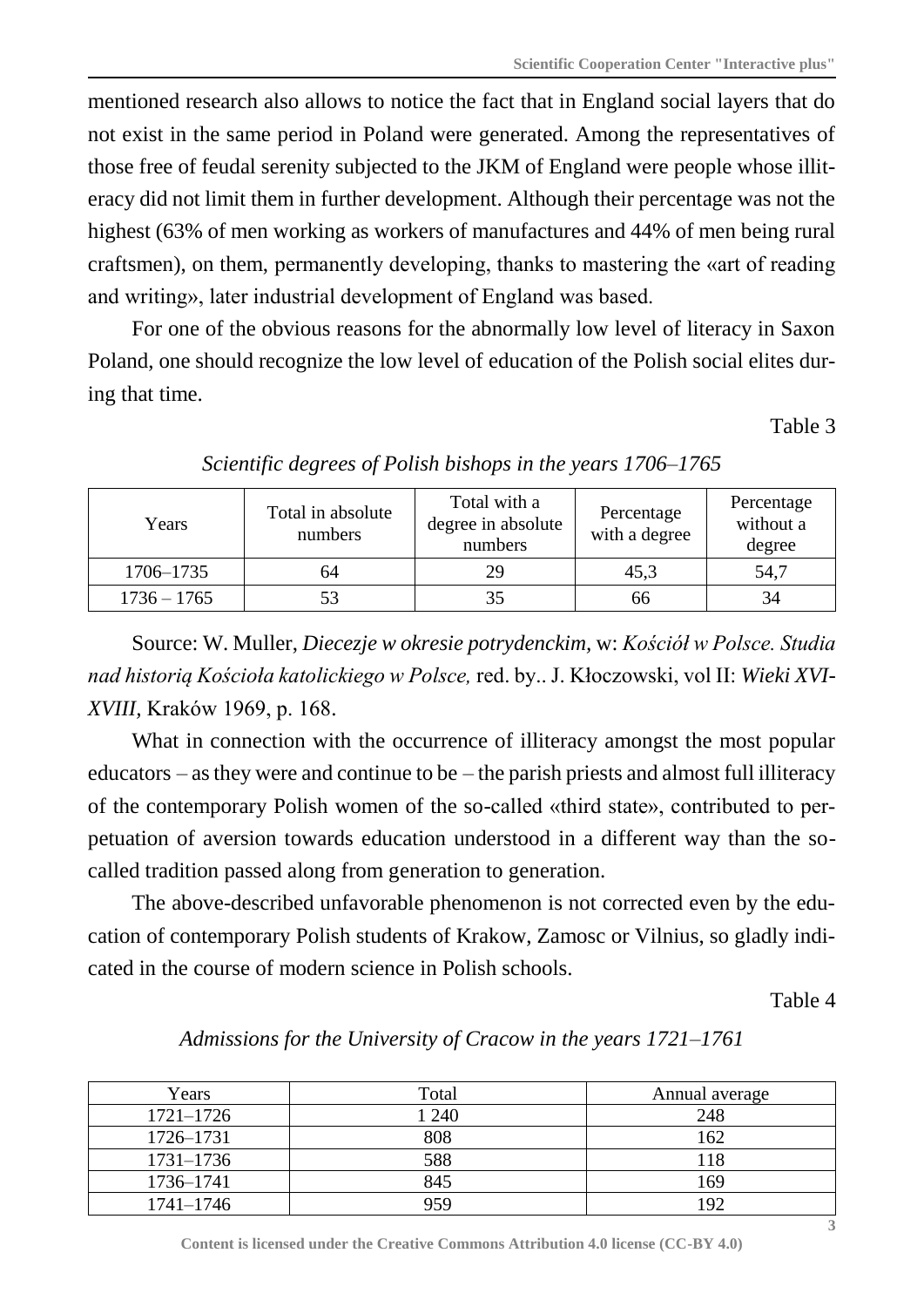**Центр научного сотрудничества «Интерактив плюс»**

| 1746–1751     | 034 | 207       |
|---------------|-----|-----------|
| $1751 - 1756$ | 946 | 189       |
| 1756-1761     | 8   | າາ<br>∠∠⊣ |

Source: Album *studiosorum Unwersitatis Cracouiensis,* vol V, pub. K. Lewicki, Kraków-Wrocław 1946.

In Saxon times Polish literary nobility (about 90% of men and 70% of women), which the protoplasts had ordained to pursue a ministerial career, would come to Polish academies.

Table 5

| Years         | Total | Annual average           |
|---------------|-------|--------------------------|
| $1720 - 1724$ | 185   | $\overline{\phantom{a}}$ |
| 1725 - 1730   | 245   | 82                       |

*Matriculation at the Zamojska Academy in the years 1720–1730*

Source: J.K. Kochanowski, Dzieje Akademii Zamojskiej 1594–1784, Kraków 1899–1900, p.95, 110,115, 118, 134, 177, 195, 218.

The rest of several thousand students studying at Polish academies are representatives of foreign nations.

This, unfavorable picture of the Polish education of the Saxon times, complements and strenghtens the information about the size of the publishing activities at the time.

Table 6

| Years         | Total in absolute<br>numbers | Years         | Total in absolute<br>numbers |
|---------------|------------------------------|---------------|------------------------------|
| $1701 - 1705$ | 206                          | 1731-1735     | 297                          |
| 1706-1710     | 132                          | 1736-1740     | 253                          |
| $1711 - 1715$ | 158                          | $1741 - 1745$ | 324                          |
| 1716-1720     | 223                          | 1746-1750     | 324                          |
| $1721 - 1725$ | 240                          | $1751 - 1755$ | 333                          |
| 1726-1730     | 280                          | $1756 - 1760$ | 383                          |

*Books published in Poland in the years 1706–1765*

Based on: M. Czarnowska, *Ilościowy rozwój polskiego ruchu wydawniczego 1501–1965,* Warszawa 1967, p. 170, 174, appx I and II.

During the first half of the Saxon reign in Poland only 1239 books were published. Comparing this with the number of students at the Zamojska and Krakowska academies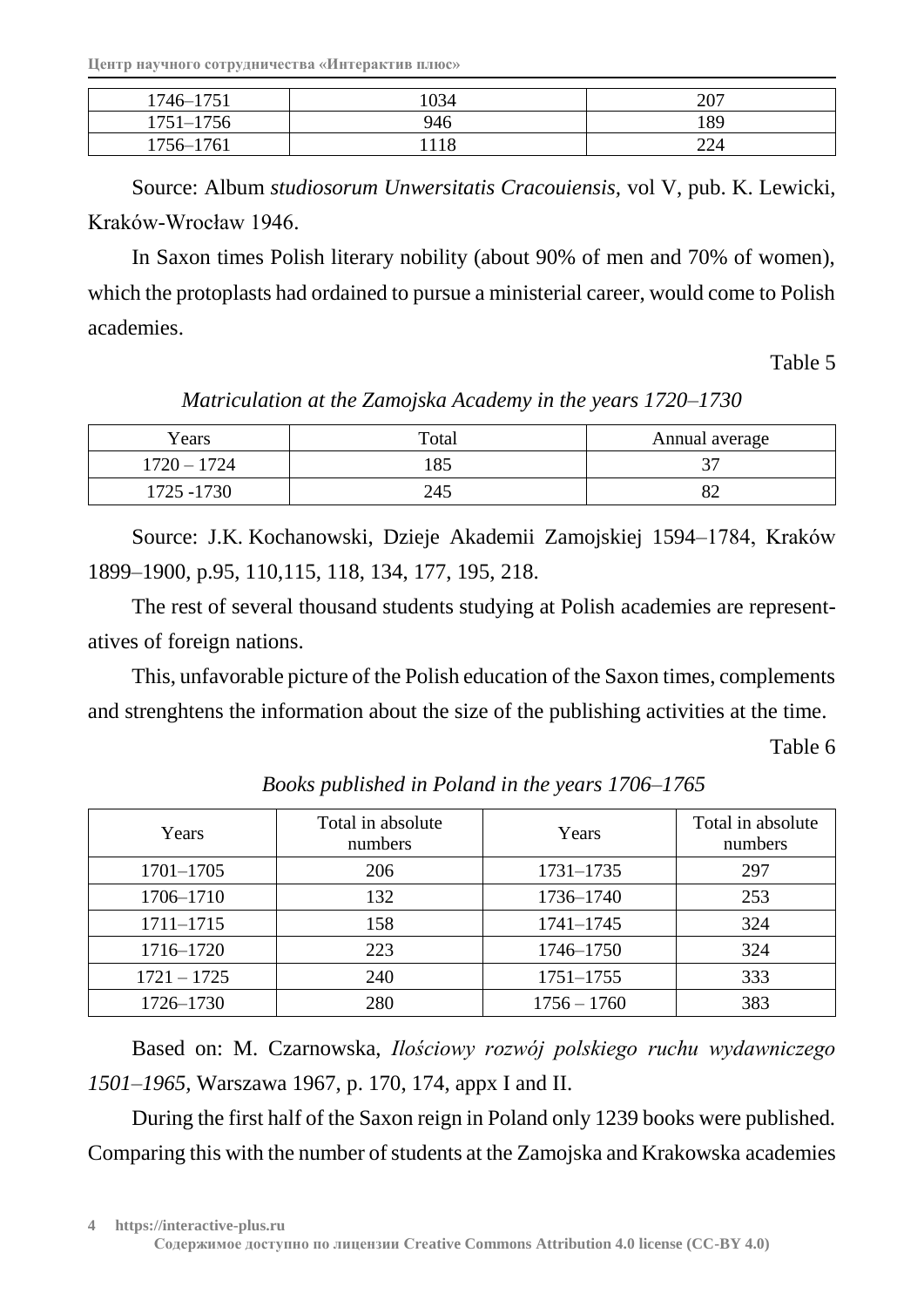at the time, it can be seen that only a part (about 0.7) of the book published in Poland accrued to each student.

Of course, it is possible and should be pointed out that it was in the Saxon era that Collegium Nobilium was established. It was founded in Warsaw by Stanisław Konarski (actually Hieronim Franciszek Konarski of the Gryf coat of arms). It was one of the religious schools (mainly Jesuit) founded in Poland at that time. In addition to Collegium, noble colleges were established in: Kalisz (1746), Lviv (in 1749), Vilnius and Ostroróg (1751) in Warsaw (1752), in Lublin (1753) and Poznań (1753). They gathered outstanding contemporary educators, among whom were, Jan Chrzciciel Albetrandi, Franciszek Bohomolec, Adam Naruszewicz and others. However, this does not change the fact that Jesuit education allowed for crossing only some of the «right world-view barriers» indicated by the teachers. Others, however, remained behind the veil of the prevailing doctrine. Science, however, as such is the space of unrestricted intellectual freedom. Thus, Jesuit schools emerging in Poland in the Saxon era were not a mainstay of science. Thereby, these schools were schools solely because of their names.

The above view, based on the analysis of statistical data, is shared by many people of science in Poland and abroad. Isaac Bashevis Singer in «Slave» wrote about the effects of delay and baroque indoctrination in the education of Polish society. It is impossible not to notice references to the pro-regress effects of this aspect, including in the work of Bolesław Prus. The latter wrote: (...) Naturally, there is progress!... he called. My father was a weaver, my uncle was a feldsher, and I will be a doctor... My great-grandfather had ten villages and two cities, and I do not have ten shirts (...) [Prus B., Pojednani, (in :) Selected Works, PIW, Warsaw, 1954, 377–378]. Poverty of some and the wealth of others, especially if it was a outcome of pogroms, finds a doctrinal justification in religious and political views arising or subject to grounding in centers of education and culture of the Polish Saxon era. It was then that attacks on Jews by students, called Schüler-Gelauf, became an everyday reality. Responsible for maintaining order looked at them with indifference. In the Saxon times, the false accusation of Jews about the so-called mythical ritual murder increased. The Catholic Church, which was growing stronger again, organized new orders at that time (e.g. Mariavites to «take care of young neophytes»). All this, in comparison with the level of education among Jews, where illiteracy was and is excluded by religious doctrine, clearly proves that